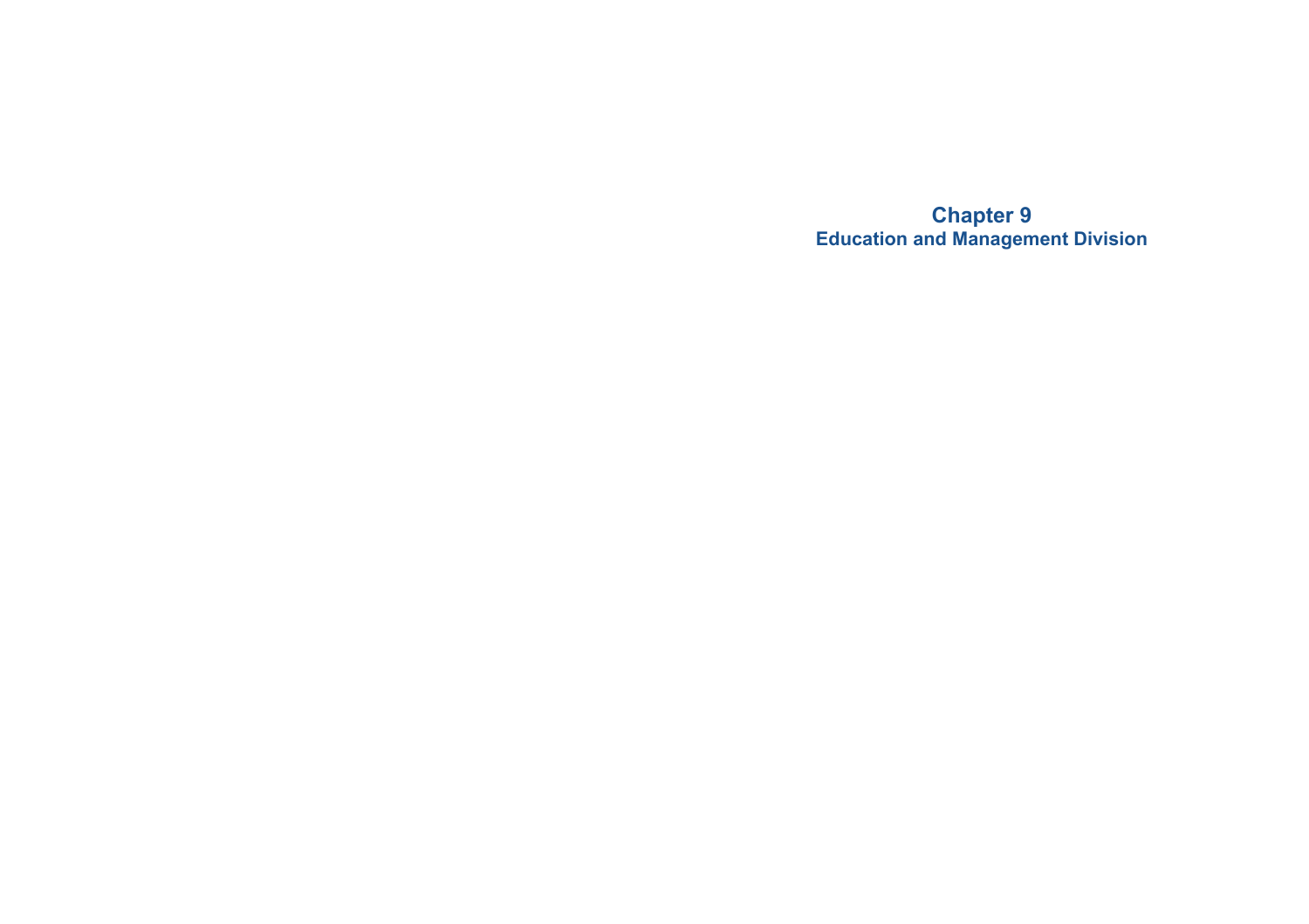#### **Chapter 9: Education and Management Division 134 Chapter 9: Education and Management Division 135**

# **9.1. Education and Management Division**

- 9.1.1. Mission Statement 9.1.2. Strategy
- 9.1.3. Projects
- 9.1.4. Terms of Reference

# **9.2. Education and Management Division Committees**

9.2.4. Clinical Molecular Biology Curriculum (C-CMBC) 9.2.5. Analytical Quality (C-AQ) 9.2.7. Evidence Based Laboratory Medicine (C-EBLM) 9.2.9. Clinical Laboratory Management (C-CLM) 9.2.10. Distance Learning (C-DL)

# **9.3. Education and Management Division Working Groups**

9.3.8. Laboratory Errors and Patient Safety (WG-LEPS) 9.3.9. Cancer Genomics (WG-CG) 9.3.10. Harmonisation of Interpretive Comments EQA (WG-ICQA)

# **9.4. Education and Management Division Special Projects**

9.4.1. Visiting Lecturer Programme (VLP)

9.4.2. Flow Cytometry (WG-FC)

- 9.4.3. Developing Quality Competence in Medical Laboratories (DQCML)
- 9.4.4 Mentoring Programme for Developing Countries (MENT)

# **EDUCATION AND MANAGEMENT DIVISION EXECUTIVE COMMITTEE (EMD-EC)**

#### **Chair:** Prof. Leslie LAI (MY)

# **Secretary:**

Dr. Elizabeth FRANK (IN)

# **Members:**

Prof. Paolo Fortina (US) Prof. Ana-Leticia Maselli (GT)

# **Corporate Representative:**

Dr. Christoph Ebert (DE)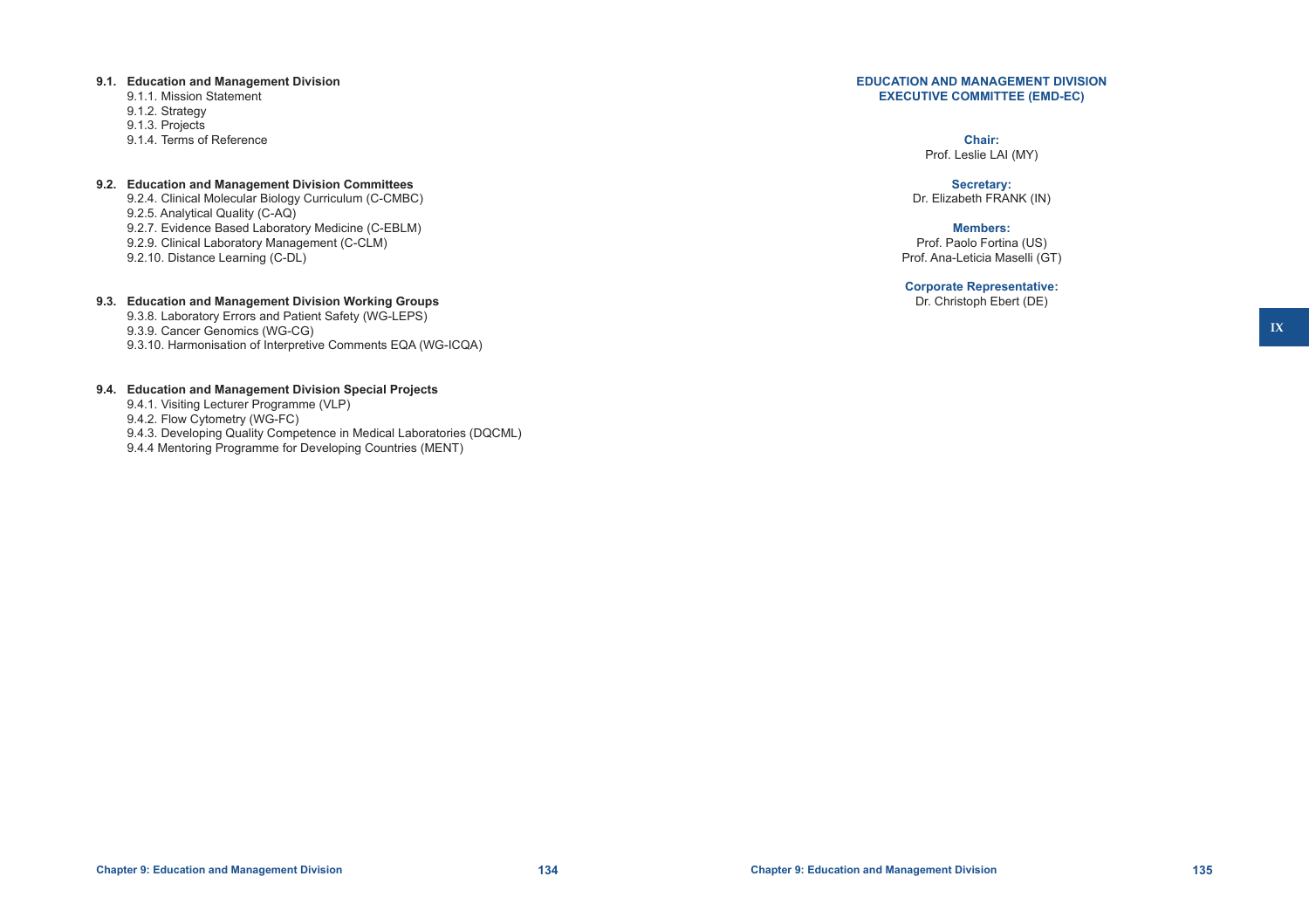# **CHAIRS OF EDUCATION AND MANAGEMENT DIVISION COMMITTEES AND WORKING GROUPS**

| 9.1. Executive                                                          | L. Lai (MY)         |
|-------------------------------------------------------------------------|---------------------|
| 9.2. Committees                                                         |                     |
| 9.2.4. Clinical Molecular Biology Curriculum (C-CMBC)                   | E. Lianidou (GR)    |
| 9.2.5. Analytical Quality (C-AQ)                                        | E. Amann (DE)       |
| 9.2.7. Evidence Based Laboratory Medicine (C-EBLM)                      | C. Florkowski (NZ)  |
| 9.2.9. Clinical Laboratory Management (C-CLM)                           | S. Yenice (TR)      |
| 9.2.10. Distance Learning (C-DL)                                        | J. Smith (UK)       |
| 9.3. Working Groups                                                     |                     |
| 9.3.8. Laboratory Errors and Patient Safety (WG-LEPS)                   | L. Sciacovelli (IT) |
| 9.3.9. Cancer Genomics (WG-CG)                                          | J. Park (US)        |
| 9.3.10. Harmonisation of Interpretive Comments                          |                     |
| EQA (WG-ICQA)                                                           | S. Vasikaran (AU)   |
|                                                                         |                     |
| 9.4. Special Projects                                                   |                     |
| 9.4.1. Visiting Lecturer Programme (VLP)                                | E. Frank (IN)       |
| 9.4.2. Flow Cytometry (WG-FC)                                           | U. Sack (DE)        |
| 9.4.3. Developing Quality Competence in Medical<br>Laboratories (DQCML) | M. Thomas (UK)      |
| 9.4.4. Mentoring Programme for Developing Countries                     | D. Young (US)       |

# **9. The Education and Management Division (EMD)**

The Education and Management Division (EMD) fosters educational activities and managerial skills. The Divisional activities are currently conducted by Committees, Working Groups and Special Projects.

# **9.1. EMD Executive**

The EMD Executive is the management group responsible for directing and coordinating the activities of the EMD working units.

#### **Membership**

| <b>Name</b>  | <b>Position</b> | <b>Country</b> | <b>Term</b>     | <b>Time in Office</b> |
|--------------|-----------------|----------------|-----------------|-----------------------|
| l Iai        | Chair           | MY             | 1st             | 2015 01 - 2017 12     |
| E. Frank     | Secretary       | IN             | 2 <sub>nd</sub> | 2015 01 - 2017 12     |
| P. Fortina   | Member          | US             | $1$ st          | 2013 01 - 2015 12     |
| A.L. Maselli | Member          | GT.            | 1st             | 2014 01 - 2016 12     |
| C. Ebert     | Corp. Rep.      | DF.            | 1st             | 2013 01 - 2015 12     |

## **9.1.1. Mission Statement**

EMD will provide IFCC members and the healthcare community with education relevant to Clinical Chemistry and Laboratory Medicine, directed at scientific, management and clinical issues.

# **9.1.2. Strategy**

To accomplish this mission EMD will:

- • Guide laboratory professionals to function optimally, in a changing environment, so that they might best serve the healthcare needs of society.
- • Strengthen consultation and collaboration among all groups responsible for the planning and delivery of healthcare.
- Identify areas of relevance to Clinical Chemistry and Laboratory Medicine, and will assist in the transfer of knowledge in these areas to the profession.
- • Participate actively in programmes of IFCC Congresses and Scientific Meetings.
- Produce and ensure the quality of IFCC educational documents.
- Respond to the needs of IFCC Members in education and management skills as well as those of the Corporate Members and external agencies.
- Design, develop and implement diagnostic strategies.
- • Identify current problems in education and management practices and provide solutions and guidelines to overcome them.

#### EMD will implement this strategy by:

- • Facilitating the provision of critically evaluated information by means of projects, expert visits, courses, lectures and documents including electronic learning tools.
- • Covering topics such as educational principles and methods, quality management, utilisation and cost-effectiveness of laboratory measurements and observations.
- Reaching its target audience which includes IFCC Members (National Societies, Corporate Members and Affiliate Members), other healthcare workers, students, healthcare agencies and governments, the diagnostic industry and the general public.

#### **9.1.3. Projects**

- • Visiting Lecturer Programme
- Clinical molecular biology courses
- Expanding knowledge in evidence based laboratory medicine
- Managing the quality of laboratory services, including analytical quality
- • Courses and workshops in specialised areas
- Promoting laboratory accreditation
- Raising awareness of quality issues
- Promoting distance learning
- Mentoring laboratory directors in developing countries

# **9.1.4. Terms of Reference**

The functions of the EMD Executive include:

- Initiates, manages and coordinates EMD projects.
- • Ensures committees and working groups are functioning under clear terms of reference and an agreed schedule of activity.
- • Ensures progress on each project, monitoring of activities, and resolutions of conflicts.
- • Reviews educational and managerial problems in current practice and initiate projects as appropriate.
- • Seeks funding to achieve the completion of selected projects.
- • Communicates and interfaces with Executive Board, Divisions and Committee Chairs of IFCC.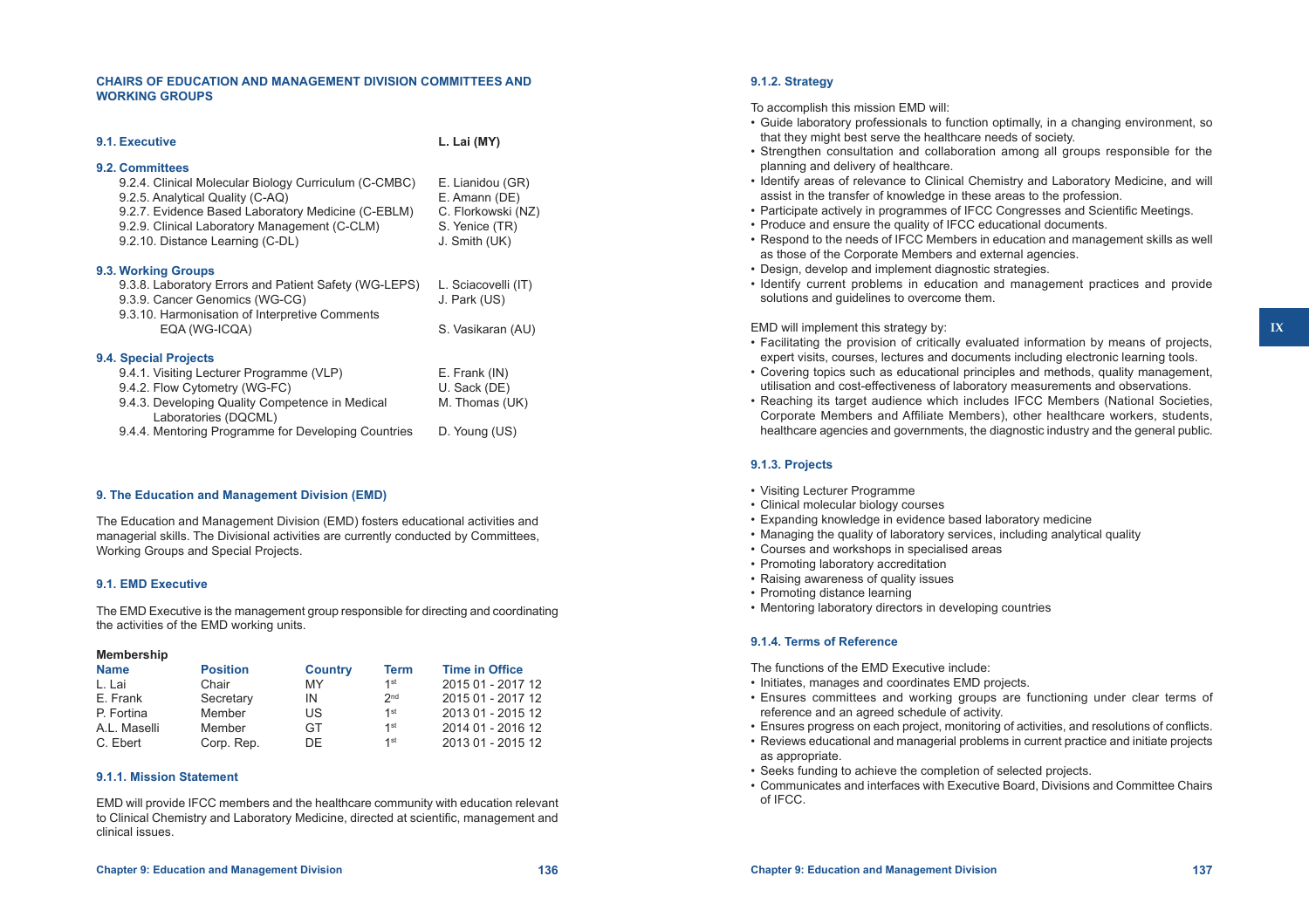#### **9.2. EMD Committees**

## **9.2.4. Clinical Molecular Biology Curriculum (C-CMBC)**

| <b>Membership</b>           |                 |                |                 |                       |
|-----------------------------|-----------------|----------------|-----------------|-----------------------|
| <b>Name</b>                 | <b>Position</b> | <b>Country</b> | <b>Term</b>     | <b>Time in Office</b> |
| E. Lianidou                 | Chair           | GR.            | 1st             | 2014 01 - 2016 12     |
| A. Ferreira Gonzalez Member |                 | US             | 2 <sub>nd</sub> | 2014 01 - 2016 12     |
| V. Haselmann                | Member          | DF.            | 1st             | 2014 01 - 2016 12     |
| A. Watanabe                 | Member          | JP.            | 1st             | 2014 06 - 2016 12     |

# **Terms of Reference**

The objective of the C-CMBC is to develop curriculum and hold training courses in molecular biology techniques. In addition, C-CMBC will develop techniques for teaching clinical molecular biology in laboratory medicine and courses in teaching clinical molecular biology.

#### **Projects**

- Clinical molecular biology courses
- • Symposia at international congresses
- Liaison with other special international groups
- Molecular biology courses at regional meetings

#### **9.2.5. Analytical Quality (C-AQ)**

## **Membership**

| <b>Name</b>  | <b>Position</b> | <b>Country</b> | <b>Term</b>     | <b>Time in Office</b> |
|--------------|-----------------|----------------|-----------------|-----------------------|
| E. Amann     | Chair           | DF.            | 2 <sub>nd</sub> | 2014 01 - 2016 12     |
| D. Grenache  | Member          | US             | 1st             | 2013 08 - 2015 12     |
| A. Haliassos | Member          | GR             | 1st             | 2014 01 - 2016 12     |
| A. Thomas    | Member          | UK.            | 1st             | 2014 01 - 2016 12     |
| G. Velazquez | Member          | PY             | 2 <sub>nd</sub> | 2015 01 - 2017 12     |

# **Terms of Reference**

- • To provide education and training on the various aspects of analytical quality in the clinical laboratory which include:
- methods and instrument validation
- traceability concepts
- measurement uncertainty
- internal quality control procedures
- external quality assessment programmes
- To ensure proper control of pre-analytical & post-analytical variables
- • To address the educational and training needs of emerging nations on analytical quality
- Education and training will be provided in many ways including:
- written material
- electronic teaching
- • workshops and seminars
- invited lectures
- consultations
- • To collaborate with other IFCC committees or working groups to achieve these aims

# **EQAP Guidelines**

As there is no specific guidance document for quality management of EQAP in medical laboratories, the IFCC analytical quality committee prepared this guidance document based on ILAC G13 http://www.ilac.org/.

# **9.2.7. Evidence Based Laboratory Medicine (C-EBLM)**

| <b>Membership</b>          |                 |                |                 |                       |
|----------------------------|-----------------|----------------|-----------------|-----------------------|
| <b>Name</b>                | <b>Position</b> | <b>Country</b> | <b>Term</b>     | <b>Time in Office</b> |
| C. Florkowski              | Chair           | NZ.            | 1st             | 2015 01 - 2017 12     |
| H. Fares Taie              | Member          | AR.            | 2 <sub>nd</sub> | 2014 01 - 2016 12     |
| K. Rodriguez-Capote Member |                 | СA             | $1$ st          | 2014 06 - 2016 12     |
| J. Wills                   | Member          | FR.            | 1st             | 2015 01 - 2017 12     |
| A. Zemlin                  | Member          | 7A             | 1st             | 2015 01 - 2017 12     |
|                            |                 |                |                 |                       |

# **Terms of Reference / Mission**

To promote the methodology and practice of evidence-based medicine in the laboratory profession.

# **Aims and Objectives**

The aims and objectives of the Committee on Evidence-based Laboratory Medicine are to:

- • Promote the understanding and the methodology of EBLM by educating laboratory professionals about:
- How to find the evidence
- How to appraise the evidence
- How to act on evidence
- • Support rational laboratory use by implementation of results from EBLM into daily practice. This can be achieved by methodological research, international surveys and by educating laboratory professionals in the following topics:
- How to perform primary diagnostic studies
- How to carry out systematic reviews in laboratory medicine
- • How to make evidence-based guideline recommendations in laboratory medicine
- How to implement evidence-based diagnostic guidelines in clinical practice
- • Promote the international dissemination of and collaboration in EBLM.

# **Projects**

- Workshops and training in Evidence Based Laboratory Medicine
- • Collaborative projects on the methodology and application of systematic reviews
- Research in evidence-based guideline development and implementation
- Promoting STARD (STAndards for Reporting of Diagnostic accuracy)
- • Monitoring and updating of a systematic reviews data base in laboratory medicine

# **9.2.9. Clinical Laboratory Management (C-CLM)**

| <b>Membership</b> |                 |                |                 |                       |
|-------------------|-----------------|----------------|-----------------|-----------------------|
| <b>Name</b>       | <b>Position</b> | <b>Country</b> | <b>Term</b>     | <b>Time in Office</b> |
| S. Yenice         | Chair           | TR             | 1st             | 2014 01 - 2016 12     |
| R. Erasmus        | Member          | 7A             | 2 <sub>nd</sub> | 2014 01 - 2016 12     |
| M. Kuti           | Member          | NG.            | 1st             | 2014 04 - 2016 12     |
| T. Sian Hwa       | Member          | ID             | 1st             | 2014 04 - 2016 12     |
| M. Orth           | Member          | DE             | 1st             | 2015 03 - 2017 12     |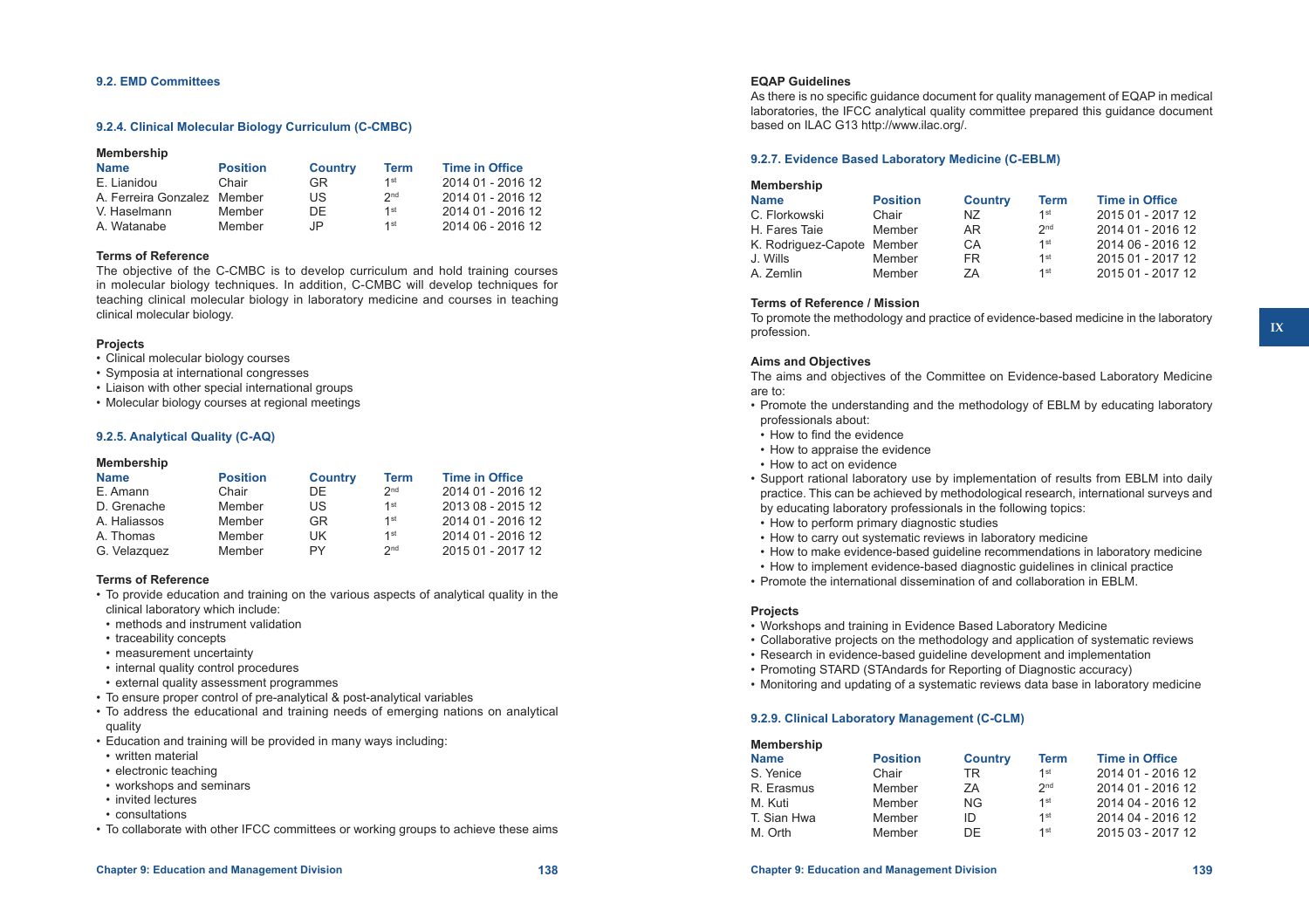#### **Terms of Reference**

The committee mandate is to produce monographs and/or handbooks on basic clinical laboratory management and to offer courses, seminars, workshops and expertise to IFCC members. The committee's focus is on addressing the needs of developing countries and working closely with other EMD committees to raise awareness of quality issue.

#### **Planned Activities**

- To produce a further IFCC monograph on Clinical Laboratory Management in collaboration with C-AQ.
- • Closely co-operate with the Visiting Lecturer Programme and other EMD committees to effectively and efficiently ensure that the correct management resources are applied to the right place at the right time for a reasonable cost.

#### **9.2.10 Distance Learning (C-DL)**

#### **Membership**

| <b>Name</b>  | <b>Position</b> | <b>Country</b> | <b>Term</b>     | <b>Time in Office</b> |
|--------------|-----------------|----------------|-----------------|-----------------------|
| J. Smith     | Chair           | UK             | 2 <sub>nd</sub> | 2015 01 - 2017 12     |
| R. Greaves   | Member          | AU             | 2 <sub>nd</sub> | 2015 01 - 2017 12     |
| D. Gruson    | Member          | BF.            | 2 <sub>nd</sub> | 2015 01 - 2017 12     |
| E. Hovaranda | Member          | ID             | 2 <sub>nd</sub> | 2015 01 - 2017 12     |
| L. Langman   | Member          | US             | $1$ st          | 2015 01 - 2017 12     |

#### **Terms of Reference**

- • To develop the IFCC curriculum on which the e-Academy will be based, in line with the IFCC strategy for distance learning, in partnership with the Communications and Publications Division Committee on Internet and eLearning (CPD- C-IeL).
- To provide educational material which can be used for on-line learning.
- • To solicit suggestions from National Societies, IFCC Committees, Task Forces and Working Groups to identify distance learning topic areas of value to IFCC.
- • To identify and evaluate existing distance learning programmes in relevant areas and, with permission and collaboration, modify these as necessary to fit IFCC requirements.
- To develop new distance learning programmes where none already exist.

#### **9.3. EMD Working Groups**

#### **9.3.8. Laboratory Errors and Patient Safety (WG-LEPS)**

#### **Membership**

| <b>Name</b>    | <b>Position</b> | <b>Country</b> | Term | <b>Time in Office</b> |
|----------------|-----------------|----------------|------|-----------------------|
| L. Sciacovelli | Chair           |                | 1st  | 2014 01 - 2016 12     |
| M. Plebani     | Past Chair      |                |      |                       |

#### **Mission**

The WG mission is to stimulate studies on the topic or errors in laboratory medicine, to collect available data on this topic and to recommend strategies and procedures to improve patient safety.

#### **Terms of Reference**

• Focus on addressing errors in laboratory medicine.

- Improving the safety of laboratory testing.
- Improve the knowledge in the field at an international level.
- • Recommend the development and application of standardised operating protocols.

# **Current Projects**

- • Improve awareness of laboratory professionals regarding the topic of errors and patient safety.
- • Implement pilot studies to evaluate laboratory errors frequency and types.
- Implement projects for error reduction through the design of safer procedures and processes.
- • Cooperate with other scientific organisations (WHO, AACC, ASCP, etc.) for assuring improvements in the field of patient safety.
- • Organise meetings and scientific sessions on the topic of laboratory errors and patient safety.
- • Support the publications of papers on the topic of laboratory errors and patient safety in scientific journals and monographs.
- • Harmonize the Quality Indicators management in Laboratory Medicine through the use of the same list of Quality Indicators in clinical laboratories all over the world, an uniform method for data collection and a centralized data elaboration. The final goal is to comply with requirements of International Standard ISO 15189:2012, contribute to identify a reliable state-of-the-art about the error rate for all phases of Total Testing Process (TTP), stimulate the decreasing of error rates and improve the patient safety in laboratory testing.

## **9.3.9. Cancer Genomics (WG-CG)**

| <b>Membership</b> |                 |                |                 |                       |
|-------------------|-----------------|----------------|-----------------|-----------------------|
| <b>Name</b>       | <b>Position</b> | <b>Country</b> | <b>Term</b>     | <b>Time in Office</b> |
| J. Park           | Chair           | US             | 1 <sup>st</sup> | 2015 01 - 2017 12     |
| P. Fortina        | Co-Chair        | US             | 1 <sup>st</sup> | 2015 01 - 2017 12     |
| P. Ahmad-Nehad*   | Member          | DE             | $1$ st          | 2015 01 - 2017 12     |
| A. Chan           | Member          | <b>PRC</b>     | 1 <sup>st</sup> | 2015 01 - 2017 12     |
| P. Clark          | Member          | US             | 1 <sup>st</sup> | 2015 01 - 2017 12     |
| T. Hyun Hwang     | Member          | US             | 1 <sup>st</sup> | 2015 01 - 2017 12     |
| E. Lianidou       | Member          | GR             | 1 <sup>st</sup> | 2015 01 - 2017 12     |
| E. Londin         | Member          | US             | 1 <sup>st</sup> | 2015 01 - 2017 12     |
| M. Neumaier       | Member          | DE             | 1 <sup>st</sup> | 2015 01 - 2017 12     |
| D. Payne*         | Member          | US             | 1 <sup>st</sup> | 2015 01 - 2017 12     |
| S. Master         | Member          | US             | $1$ st          | 2015 01 - 2017 12     |
|                   |                 |                |                 |                       |

\* Liaison Member from the Committee for Molecular Diagnostics (C-MD)

#### **Mission**

The WG mission is to survey the currently used and emerging technologies in clinical cancer genomics and to establish a framework to guide clinical laboratorie.s

#### **Terms of Reference**

- Focus on quidelines for clinical laboratories performing cancer diagnosis.
- • Standardise clinical laboratory sequencing and bioinformatics quality for cancer genomics.
- Disseminate the knowledge in the field at an international level.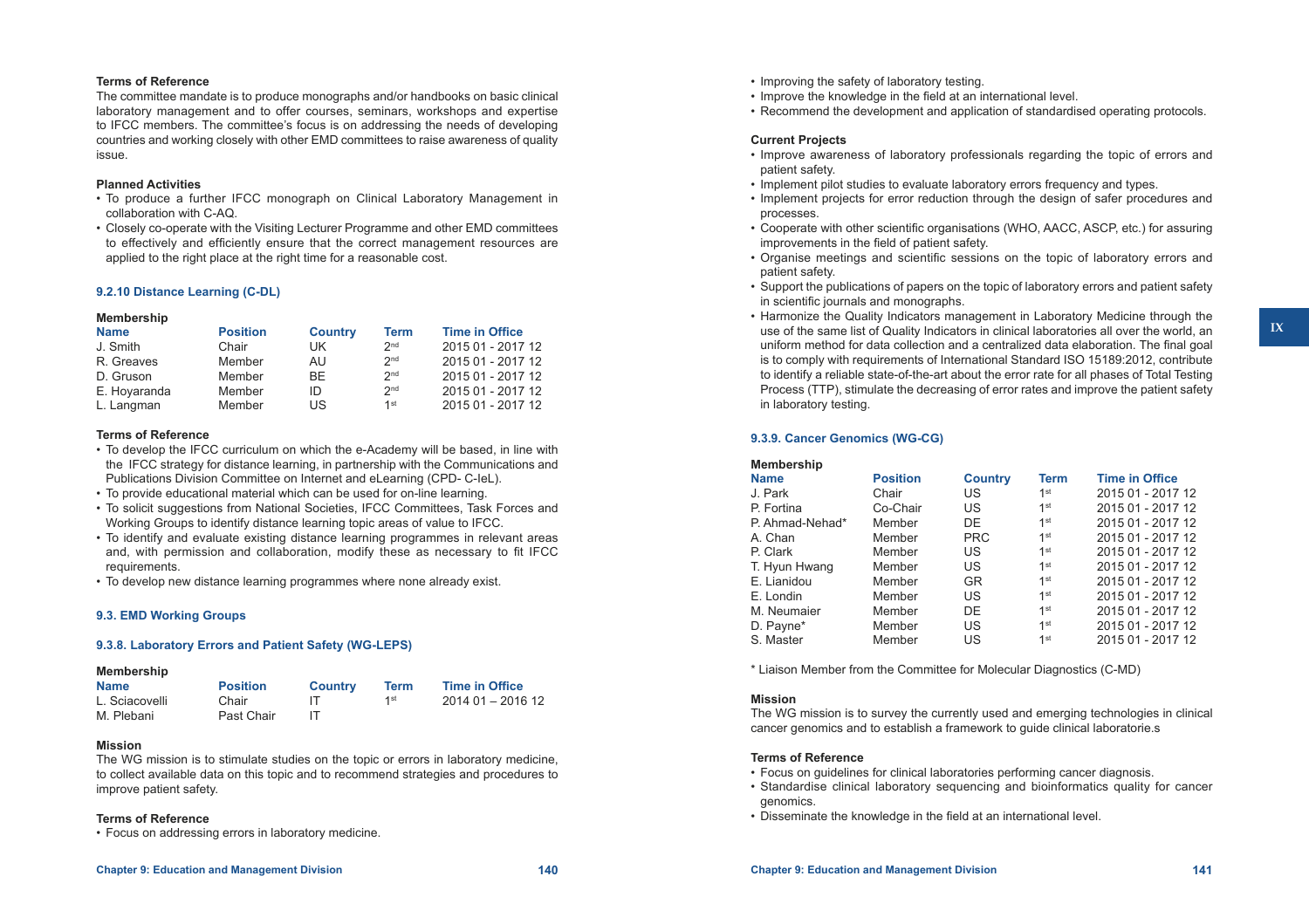# **Current Projects**

- • Survey current standards and guidelines in quality assurance and regulation of clinical genomic laboratories.
- Survey existing quidelines for bioinformatics applied to genomics.
- • Assemble comprehensive surveys of (i) technologies and (ii) standards/regulations.
- • Create a framework for clinical genomic sequencing and bioinformatic practices that are consistent with current international laboratory standards (e.g., ISO 15189).
- • Organising meetings and scientific sessions on the topic of NGS technology and bioinformatics applied to cancer patients.
- Plan for Publication and presentation of the framework to stakeholders.

# **9.3.10 Harmonisation of Interpretive Comments External Quality Assessment (WG-ICQA)**

# **Membership**

| <b>Name</b>                   | <b>Position</b> | <b>Country</b> | Term | <b>Time in Office</b> |
|-------------------------------|-----------------|----------------|------|-----------------------|
| S. Vasikaran                  | Chair           | AU.            | 1st  | 2015 01 - 2017 12     |
| Other members being recruited |                 |                |      |                       |

#### **Mission**

This new WG will seek harmonisation in the operation of EQA schemes for interpretive comments with a view to increasing the possibility of obtaining evidence to demonstrate benefit to patients

#### **Terms of Reference**

- • To bring together representatives of current and potential organisers of national EQA schemes for IC and experts in the area.
- • Develop harmonised goals for EQA of IC.
- • Devise standard methods of assessment, nomenclature and marking scales for EQA of IC.
- • Establish minimum standards of performance for participants.
- • Construct plan to collect evidence to demonstrate the impact of participation in EQA for IC on patient outcome.

# **9.4. EMD Special Projects**

# **9.4.1. Visiting Lecturer Programme (VLP)**

#### **Membership**

| <b>Name</b> | <b>Position</b> | <b>Country</b> | <b>Term</b> | <b>Time in Office</b> |
|-------------|-----------------|----------------|-------------|-----------------------|
| E. Frank    | Chair           | IN             | 1st         | 2013 01 - 2015 12     |

# **Terms of Reference**

This programme supports international cooperation in educational activities through funding of lectureships on professional, educational and managerial topics. National Societies are invited to apply for a Visiting Lecturer on a specific subject and/or request a lecturer.

# **Projects**

- Promoting the VLP programme
- • Additional visiting lectureships

# **9.4.2. Flow Cytometry (WG-FC)**

#### **Membership**

| <b>Name</b> | <b>Position</b> | <b>Country</b> | Term            | <b>Time in Office</b> |
|-------------|-----------------|----------------|-----------------|-----------------------|
| U. Sack     | Chair           | DE.            | 2 <sub>nd</sub> | 2014 06 - 2016 12     |

# **Terms of Reference**

The Working Group will promote and encourage applications of flow cytometry in diagnostics and clinical research through publication of educational material and the organisation of courses and symposia.

# **Projects**

- • Organisation of flow cytometry courses on the alternating topics of clinical and research applications of flow cytometry in haematology & oncology and immunology & haemostasis.
- • Publication of course handbooks and other relevant material on flow cytometry.
- Organisation of symposia on new trends in cellular diagnostics.
- Publication of symposia proceedings.

# **9.4.3. Developing Quality Competence in Medical Laboratories (DQCML)**

#### **Membership**

| <b>Name</b> | <b>Position</b> | <b>Country</b> | Term | <b>Time in Office</b>        |
|-------------|-----------------|----------------|------|------------------------------|
| M. Thomas   | Consultant      | UK             |      | EXTRA TERM 2015 01 - 2016 12 |
| J. Smith    | Corr. Member    | UK.            |      |                              |

#### **Terms of Reference**

This major initiative for the EMD is aimed at informing emerging laboratory services on all aspects of quality, but concentrating particularly on internal quality control, external quality assessment and working towards laboratory accreditation with the adoption of a quality system in line with the international standard ISO 15189.

# **Projects**

Educational modules, transferable to countries and regions requesting assistance in these areas have been developed and pilot projects in Vietnam (in collaboration with the Australian Association for Clinical Biochemistry) and Sri Lanka have previously been supported. Most recently the Project has delivered lectures in Russia, Romania and Uruguay as well as two two-day workshops in Ecuador delivered in Spanish.

The project success is built on close working between the committees of EMD and the generous sponsorship of Abbott Diagnostics, via the VLP initiative and Siemens Healthcare, with whom work has been done in developing distance learning packages.

# **9.4.4. Mentoring Programme for Developing Countries (MENT)**

| Membership  |                 |                |             |                       |
|-------------|-----------------|----------------|-------------|-----------------------|
| <b>Name</b> | <b>Position</b> | <b>Country</b> | <b>Term</b> | <b>Time in Office</b> |
| D. Young    | Consultant      | US             | 1st         | 2015 01 - 2017 12     |

# **Terms of Reference**

This new initiative for the EMD aims to make available to laboratory directors in developing countries the expertise and knowledge of a select group of laboratory